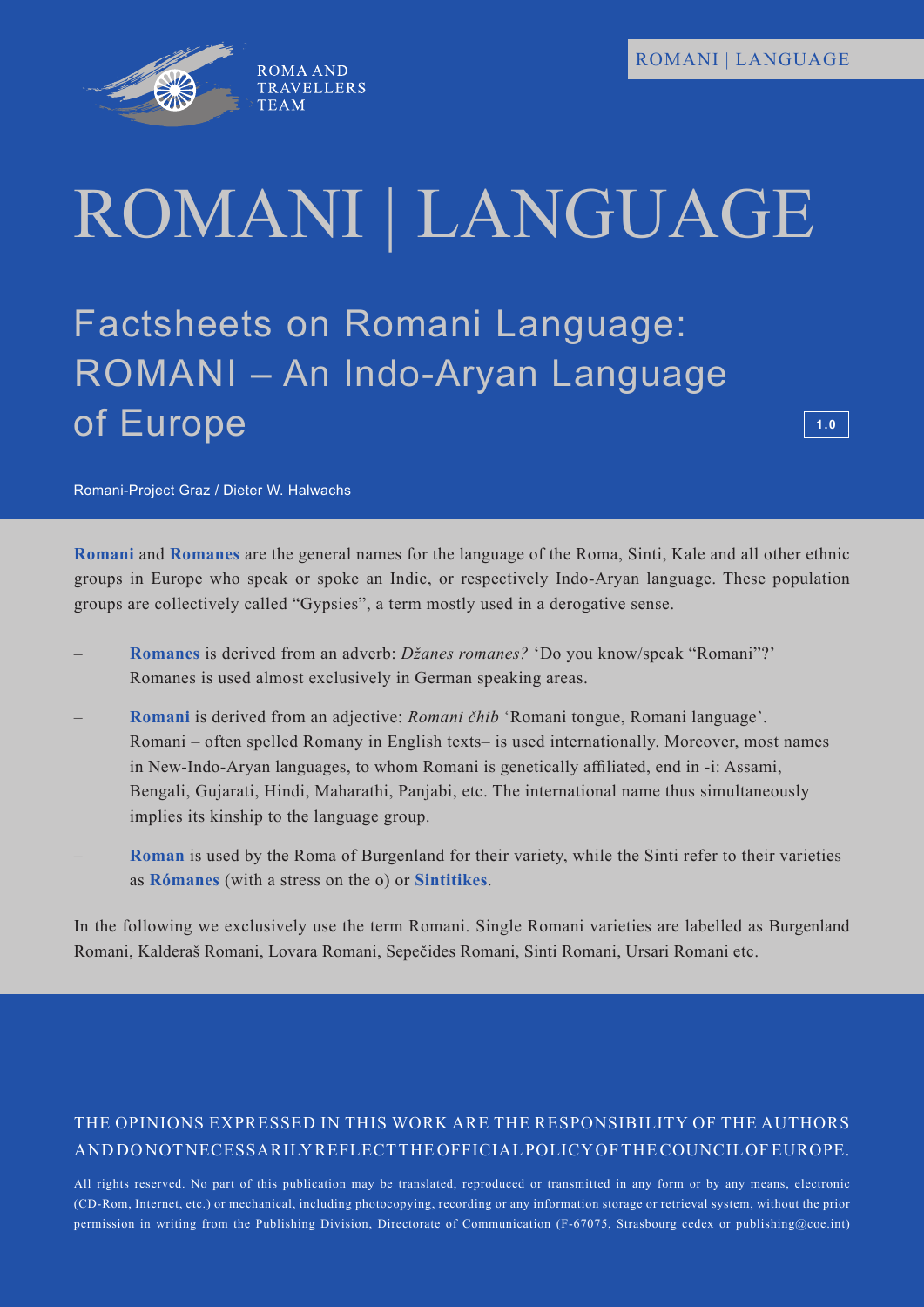

#### ROMANI AS A MEMBER OF THE INDO-EUROPEAN FAMILY OF LANGUAGES





#### **ROMA, SINTI, KALE, ETC.1**

The ethnonym *Roma* or  $\bar{R}$ *oma* –  $\check{r} = |\kappa|$ – is the plural of *Rom* / *Řom* 'husband, man'. Most groups use *rom* and *romni* as kinship terms to mean 'husband' and 'wife' respectively, but also as general designations for persons who are members of the group – *rom* '(Romani) man', *romni* '(Romani) woman'. As Sinte Romani lacks the latter meanings Sinti do not accept Roma as a name for the collective, 'the Romani people'. To counteract a widespread error it has to be noted that *rom* does not mean 'human being'. Instead the general use of the noun *manuš* has been observed in Romani.

The designation *Romas* is also frequent. It is based on the wrong assumption of *Roma* as a singular. As *Romas* is also used by competent speakers

of Romani in statements in English, German, etc. the term has come to be generally understood and accepted and is thus to be interpreted as a neologism.

Some groups have adopted other labels as well: *Romaničal, Kale, Manuš* and *Sinti* are some examples of self-appellations used by Romani-speaking populations. *Sinti* is used by those subgroups who entered the German speaking area at a relatively early point in time. The *Sinti* of France refer to themselves as *Manuš* resp. *Manouche*. *Romanichal* is found primarily among British groups. Some of them also claim *Gypsies* as their self-designation. *Kale* 'blacks' is used by the *Calé* who have been living for a long time on the Iberian Peninsular and by the *Kaale* of Scandinavia residing in Finland and Sweden. *Roma* is used as self-designation among all the groups living in central and eastern Europe or,

respectively, by those who emigrated in the 19th and 20th centuries from central and eastern Europe to western Europe and overseas.

Other group-specific names were adopted from other languages. These are often based on traditional occupations, such as in *Kalderaš* 'tinners' from Romanian *căldărar*, *Čurari* 'sieve-makers' from Romanian *ciurar*, *Ursari* 'bear-leaders' from Romanian *ursar*, *Sepeči* 'basket-weavers' from Turkish *sepetçi*, *Bugurdži* 'drill-makers' from Turkish *bugurcu*, *Arli* or *Erli* 'settled' from Turkish *yerli* and *Lovara* 'horse-dealers' from Hungarian *ló* 'horse'.

Non-Roma are usually referred to as *gadže* – *gadžo* 'non-Romani man', *gadži* 'non-Romani woman'. This is an ancient designation for outsiders which is also found among the Middle Eastern *Dom* as *kaddža*, among the Armenian

<sup>1</sup> Parts of this chapter have been taken over from the Homepage of the Manchester Romani Project:

Matras, Yaron. History of the Romani Language: Names. 4. Aug. 2008 <http://romani.humanities.manchester.ac.uk/files/11\_names.shtml>.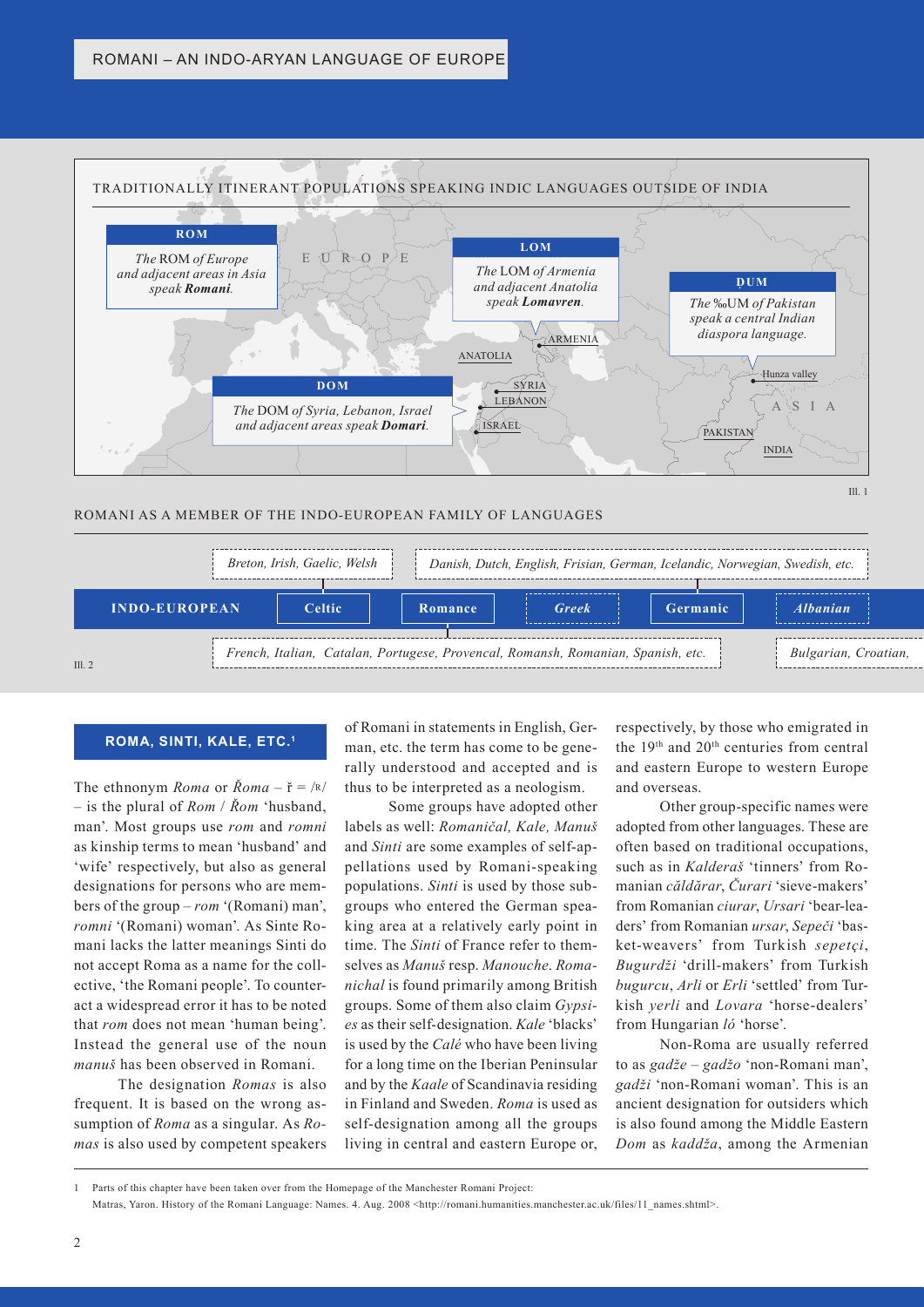#### EXAMPLES WHICH ILLUSTRATE TURNER'S ASSUMPTION OF AN EARLY MIGRATION OF THE ROMA WITHIN INDIA

*Innovations shared by Romani with central Indic languages such as Hindi: these regular sound changes both suggest a relation to Sanskrit and a longer residence of Romani speakers in the central Indian area:*

|           | 'tree' | 'blood' |
|-----------|--------|---------|
| Sanskrit: | b kí a | ra kt a |
| Romani:   | ru kh  | ral     |
| $Hindi$ : | rū kh  | rā tā   |

*Differences between Romani and central Indic languages: these are conservative features of Romani as opposed to central Indian innovations, which support the assumption of an early emigration from central India:*



*Parallels to innovations in northwest Indic languages such as Sindhi, which are not found in the languages of central India, suggest that over a longer period of time the speakers of Romani resided in the northwest of the Indian subcontinent:*

|            | 'bent'               | 'tooth'      |
|------------|----------------------|--------------|
| Sanskrit:  | va &k uë             | da nt aë     |
| Romani:    | bango                | da nd        |
| $Sindhi$ : | wi &gu               | ôa nd u      |
| $Hindi$ :  | $b\overline{a}$ k a: | $d\tilde{a}$ |

 $III.3$ 

| Latvian, Lithuanian                                      | Balochi, Farsi/Persian, Kurdish, Luri, Ossetian, Pashto, Mazandarani, Tajik, etc.                            |
|----------------------------------------------------------|--------------------------------------------------------------------------------------------------------------|
| Baltic H Balto-Slavic H Slavic<br>$\uparrow$ Anatolian   | $\lceil$ Iranian $\lceil$ Indo-Iranian $\lceil$ Indo-Aryan $\lceil$<br>† Tocharian<br><i><b>Armenian</b></i> |
| Czech, Polish, Russian, Serbian, Slovenian, Slovak, etc. | Bengali, Gujarati, Hindi, Maharati, Punjabi, Romani, Sindhi, Urdu, etc.                                      |

*Lom* as *kača*, and among the different groups of *D*. *om* in India as *kājwā*, *kajjā*, or *kājarō*. In some regions, more specific names are found. For example,

in the Balkans, Muslims (including Turks and Albanians) are referred to by the Roma as *xoraxane* or *koraxane*. Slavs are referred to as *das*, based on

**ROM, LOM, DOM2**

Romani is the only Indo-Aryan language used exclusively in Europe since the Middle Ages. It is part of the phenomenon of the so called Indic diaspora languages spoken by travelling communities of Indian origin outside of India. The name *Rom* or *Řom* has related cognates in the names employed by other travelling (peripatetic) communities that speak Indic languages or use a special vocabulary derived from Indic: the *Lom* of the Caucasus and Anatolia insert Indic vocabulary into *Lomavren*, their variety of Armenian. The *Dom* of the Near East, originally metalworkers and entertainers, speak *Domari*, one of the most conservative modern Indo-Aryan languages. In the Hunza valley in the north of Pakistan, the population called the *Dum*, who are also metalworkers and musicians, speak a central Indic (i.e. not a local) language. [Ill. 1]

Based on the systematicity of sound changes attested in these languages, we know with a fair degree of certainty that these names all derive from the Indian term *dom*. In various parts of India itself, groups known as *Dom* are castes of commercial nomads. References

the same original Indic word for 'slave' – a designation inspired by the similarity between Greek *sklavos* 'slave' and *slavos* 'Slav'.

to the *Dom* are made already by a number of medieval Indian writers such as Alberuni (~1020 CE), the grammarian Hemachandra (~1120 CE), and the Brahmin historian of Kashmir, Kalhana (~1150 CE). They all describe the *Dom* as a low-status caste whose typical trades included sweeping, making music, juggling, metal work and basket weaving, in some areas also seasonal farm-work. Similar occupations are still reported for the ‰om in modern India. The self-designation  $dom \geq \check{r}om$  thus appears to have originally been a caste-designation, used in different regions by different populations with similar types of trades.

<sup>2</sup> This chapter has been taken over from the Homepage of the Manchester Romani Project:

Matras, Yaron. History of the Romani Language: Origins. 4. Aug. 2008 <http://romani.humanities.manchester.ac.uk/files/11\_origins.shtml>.